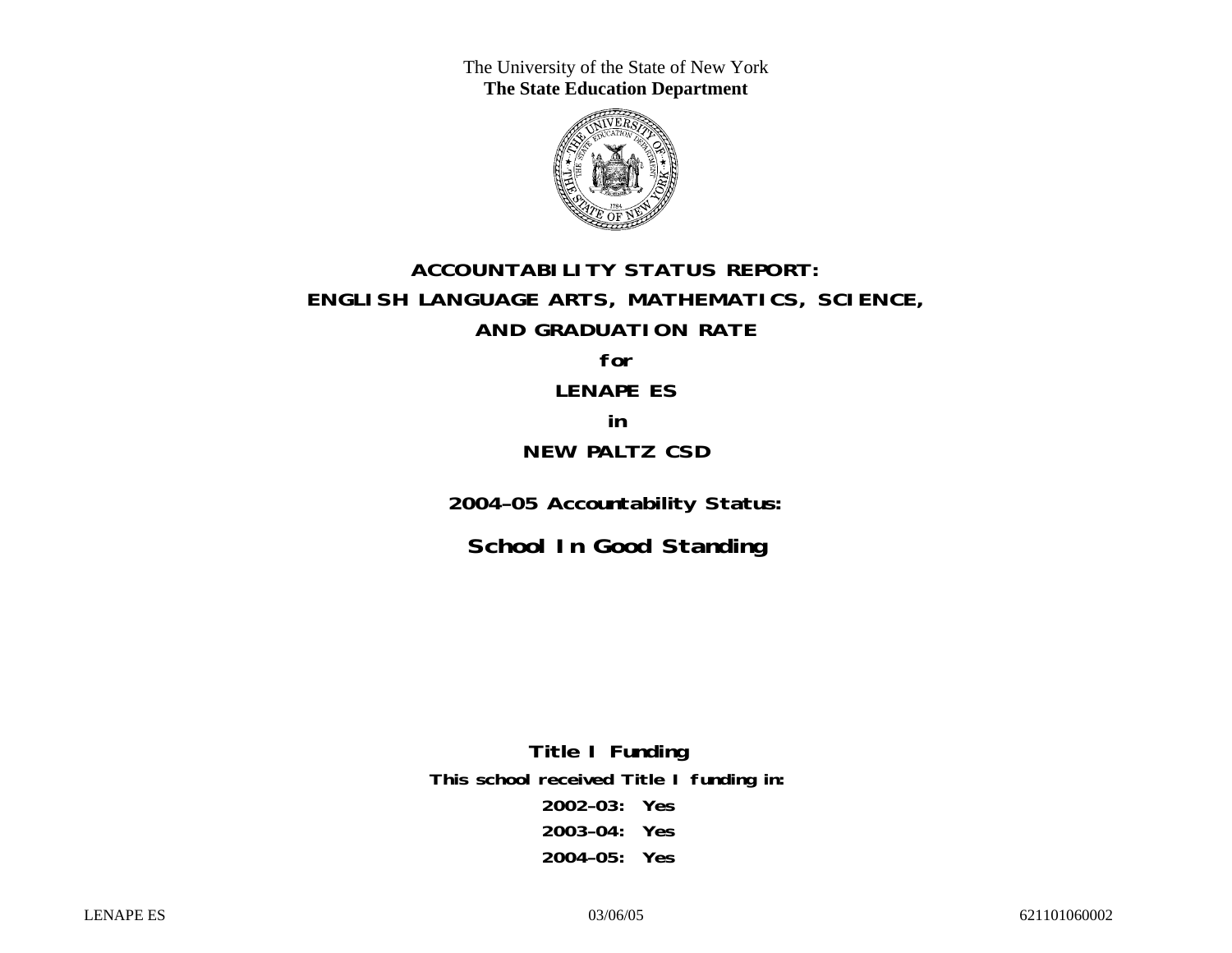### **School Accountability Status Categories**

The list below defines the school status categories under New York State's school accountability system, which is divided into a Federal Title I component and a State component. A school that does not receive Title I funding in a school year does not have a federal status in that year. Schools receiving Title I funds that are not in good standing must provide school choice for their students; those in need of improvement year 2 and beyond must also provide Supplemental Education Services to eligible students. Other consequences for schools not in good standing can be found at: **www.emsc.nysed.gov/deputy/nclb/accountability/siinfo.htm**. To be removed from any improvement status, a school must make Adequate Yearly Progress (AYP) in the grade and subject for which it was identified for two consecutive years, or in the case of a School Under Registration Review, achieve the performance targets established for the school by the Commissioner.

**School in Good Standing:** A school is considered to be in good standing if it has not been identified as a School in Need of Improvement, Requiring Corrective Action, Planning for Restructuring, or Requiring Academic Progress, or as a School Under Registration Review.

**School Requiring Academic Progress:** Under the State component of New York's accountability system, a school that does not make AYP in the same grade and subject for two consecutive years is considered a School Requiring Academic Progress (Year 1) for the following year. In each succeeding year that the school fails to make AYP, the year designation is incremented by one.

**School in Need of Improvement (Year 1):** A school that has not made AYP for two consecutive years in the same grade and subject while receiving Title I funds is considered a School in Need of Improvement (Year 1) for the following year.

**School in Need of Improvement (Year 2):** A School in Need of Improvement (Year 1) that does not make AYP in the grade and subject for which it was identified while receiving Title I funds is considered a School in Need of Improvement (Year 2) for the following year.

**School Requiring Corrective Action:** A School in Need of Improvement (Year 2) that does not make AYP in the grade

and subject for which it was identified while receiving Title I funds is considered a School Requiring Corrective Action for the following year.

**School Planning for Restructuring:** A School Requiring Corrective Action that does not make AYP in the grade and subject for which it was identified while receiving Title I funds is considered a School Planning for Restructuring for the following year.

**School Restructuring:** A School Planning for Restructuring that does not make AYP in the grade and subject for which it was identified while receiving Title I funds is considered a School Restructuring for the following year.

**School Under Registration Review (SURR):** Schools that are farthest from the State standard and that have been determined by the Commissioner to be most in need of improvement are Schools Under Registration Review. These schools must achieve performance targets specified by the Commissioner of Education in their area(s) of identification within a prescribed timeframe or risk having their registration revoked by the Board of Regents.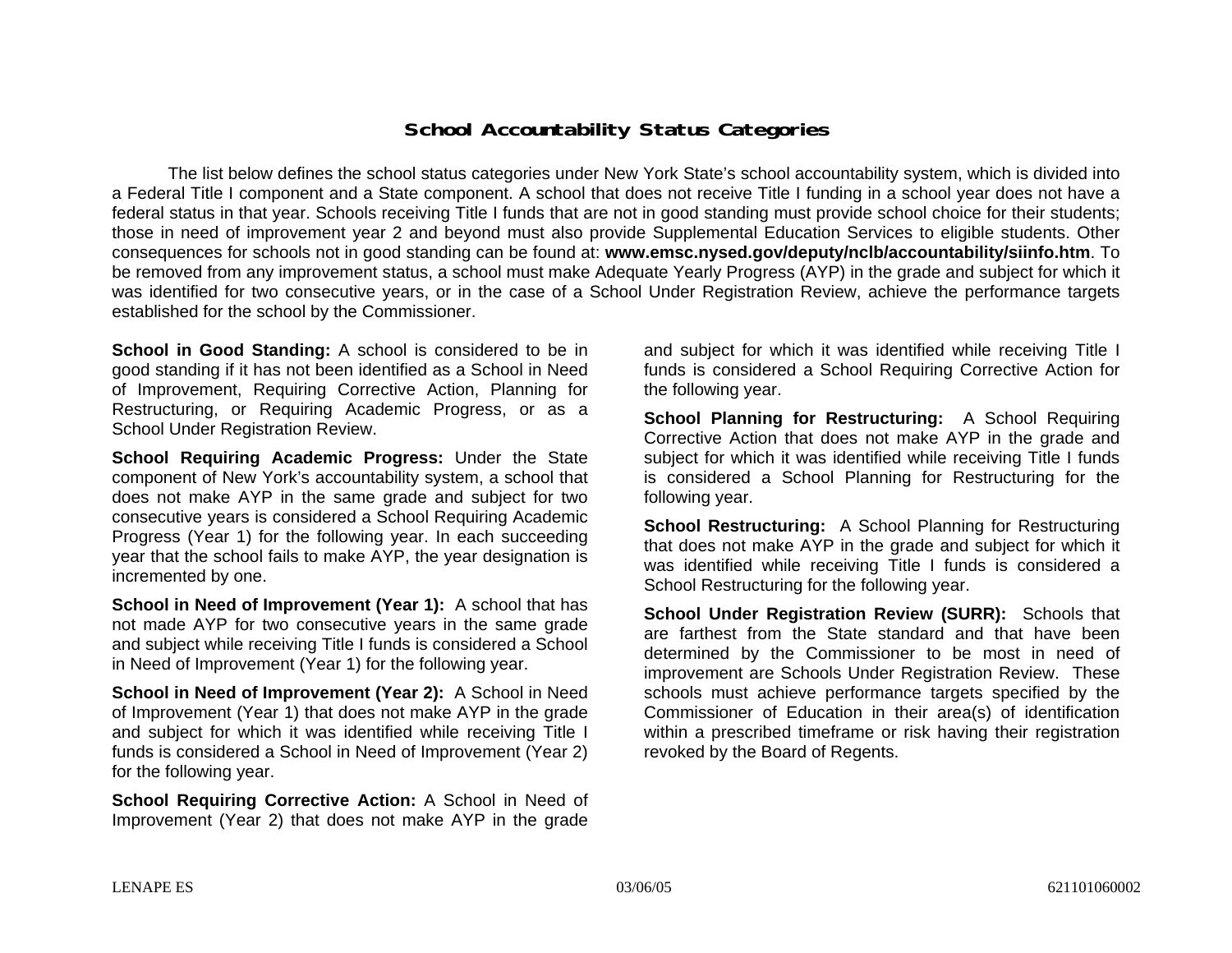# **Elementary-Level English Language Arts**

Definitions of terms, such as Performance Index and Effective Annual Measurable Objective (AMO), are in the glossary, which is the last page of this report.

#### **For a school or a district to make Adequate Yearly Progress (AYP) in 2003–04, every accountability group must make.**

**For an accountability group to make AYP in 2003–04, it must** 

- 1. meet the 95 percent participation requirement (*2003–04 Participation*), *and*
- 2. *either* meet its Effective AMO *or* make safe harbor (*2003–04 Performance* and *Standards*).

To meet the participation requirement, 95 percent of the grade 4 enrollment in each accountability group with 40 or more students must be tested. To meet the Effective AMO, the Performance Index for each group with 30 or more continuously enrolled students must equal or exceed the Effective AMO. To make safe harbor, the Performance Index of each of these groups must equal or exceed its ELA safe harbor target *and* the group must meet the elementary-level science qualification for safe harbor. (See the elementary-level science page of this report for further information on meeting the science qualification for safe harbor.)

*ELA Safe Harbor Targets:* The elementary-level 2003–04 ELA Safe Harbor Target is calculated by using the following equation: 2002–03 PI + (200 – the 2002–03 PI) <sup>×</sup> 0.10. The 2004–05 ELA Safe Harbor Target is calculated by using the following equation: 2003–04 PI + (200 – the 2003–04 PI)  $\times$  0.10. The 2004–05 target is provided for groups whose PI was below the Effective AMO in 2003–04.

| <b>Accountability Group</b>       | 2003-04 Participation* |                                    | 2003-04 Performance**                                   |                      | 2003-04 Standards       |                                     |                                                           |                                                              | $2004 - 05$                                       |
|-----------------------------------|------------------------|------------------------------------|---------------------------------------------------------|----------------------|-------------------------|-------------------------------------|-----------------------------------------------------------|--------------------------------------------------------------|---------------------------------------------------|
|                                   | Grade 4<br>Enrollment  | Percent of<br>Enrollment<br>Tested | Count of<br>Continuously<br>Enrolled<br><b>Students</b> | Performance<br>Index | Effective<br><b>AMO</b> | <b>ELA Safe</b><br>Harbor<br>Target | Met the<br>Science<br>Qualification<br>for Safe<br>Harbor | <b>Made</b><br><b>AYP</b> in<br><b>ELA</b> in<br>$2003 - 04$ | <b>ELA Safe</b><br><b>Harbor</b><br><b>Target</b> |
| All Students                      | 177                    | 99%                                | 174                                                     | 164                  | 115                     |                                     |                                                           | <b>YES</b>                                                   |                                                   |
| <b>Students with Disabilities</b> | 27                     |                                    | 26                                                      |                      |                         |                                     |                                                           |                                                              |                                                   |
| American Indian/Alaskan Native    |                        |                                    |                                                         |                      |                         |                                     |                                                           |                                                              |                                                   |
| <b>Black</b>                      | 11                     |                                    | 10                                                      |                      |                         |                                     |                                                           |                                                              |                                                   |
| Hispanic                          | 9                      |                                    | 9                                                       |                      |                         |                                     |                                                           |                                                              |                                                   |
| Asian or Pacific Islander         | 11                     |                                    | 10                                                      |                      |                         |                                     |                                                           |                                                              |                                                   |
| White                             | 145                    | 100%                               | 144                                                     | 164                  | 114                     |                                     |                                                           | <b>YES</b>                                                   |                                                   |
| <b>Limited English Proficient</b> | $\overline{2}$         |                                    | $\overline{2}$                                          |                      |                         |                                     |                                                           |                                                              |                                                   |
| Economically Disadvantaged        | 25                     |                                    | 25                                                      |                      |                         |                                     |                                                           |                                                              |                                                   |
| <b>Final AYP Determination</b>    |                        |                                    |                                                         |                      |                         |                                     |                                                           | <b>YES</b>                                                   |                                                   |

\*Students who were excused from testing for medical reasons are not included in the enrollment count. If the participation rate of an accountability group fell below 95 percent in 2003–04, the enrollment shown is the sum of 2002–03 and 2003–04 enrollments and the percent tested is the weighted average of the participation rates over those two years. \*\*For schools with fewer than 30 continuously enrolled tested students in 2003–04, data for 2002–03 and 2003–04 were combined to determine counts and PIs.

\*\*\*Groups with a "\*\*\*" are not required to meet the science qualification for safe harbor to make safe harbor in English and mathematics because fewer than 30 students in the group were administered the science test.

#### **State accountability status in elementary-level English language arts: School In Good Standing**

**Title I accountability status in elementary-level English language arts: School In Good Standing**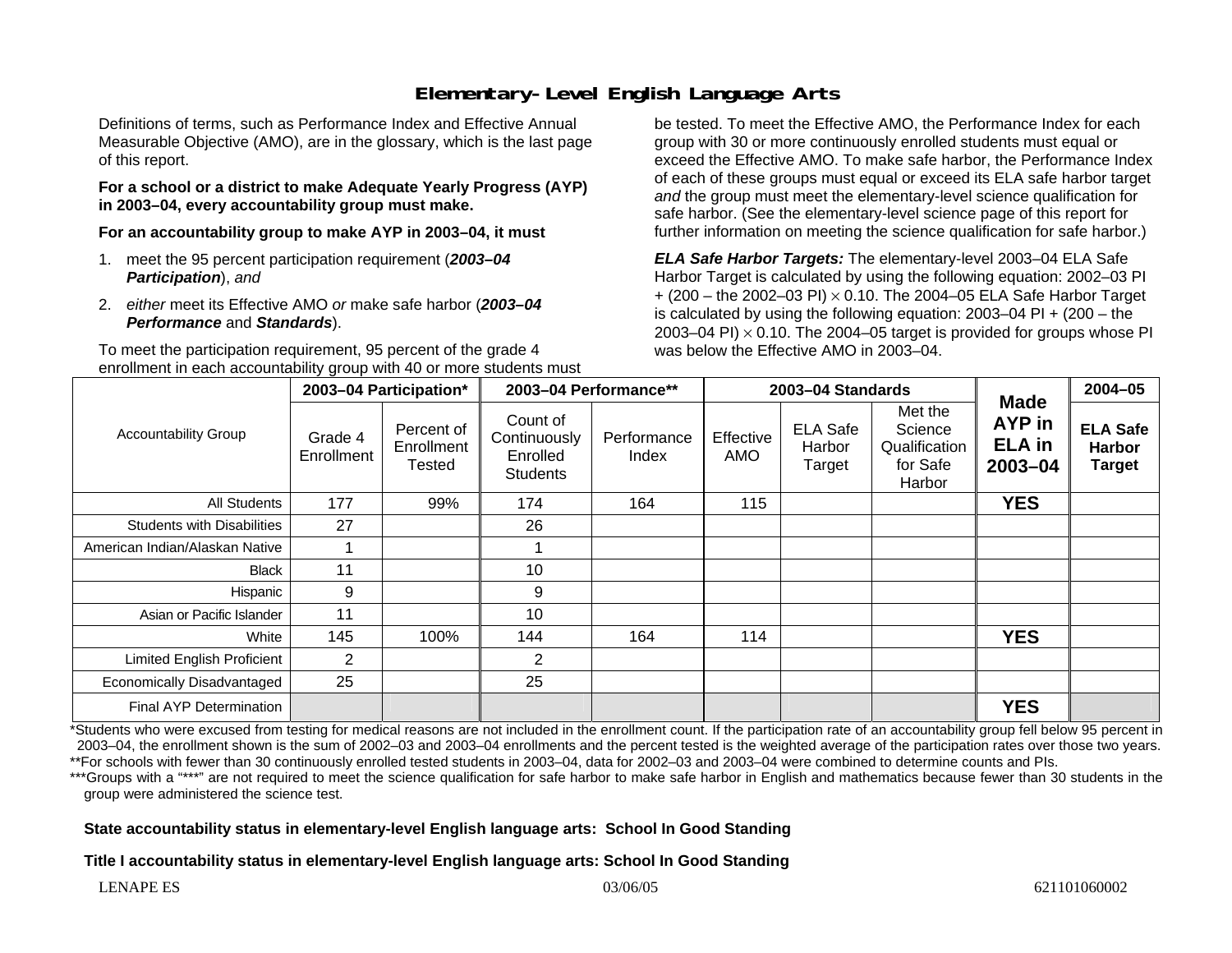### **Elementary-Level Mathematics**

Definitions of terms, such as Performance Index and Effective Annual Measurable Objective (AMO), are in the glossary, which is the last page of this report.

**For a school or a district to make Adequate Yearly Progress (AYP) in 2003–04, every accountability group must make AYP.** 

**For an accountability group to make AYP in 2003–04, it must** 

- 1. meet the 95 percent participation requirement (*2003–04 Participation*), *and*
- 2. *either* meet its Effective AMO *or* make safe harbor (*2003–04 Performance* and *Standards*).

To meet the participation requirement, 95 percent of the grade 4 enrollment in each accountability group with 40 or more students must be tested. To meet the Effective AMO, the Performance Index for each group with 30 or more continuously enrolled students must equal or exceed the Effective AMO. To make safe harbor, the Performance Index of each of these groups must equal or exceed its math safe harbor target *and* the group must meet the elementary-level science qualification for safe harbor. (See the elementary-level science page of this report for further information on meeting the science qualification for safe harbor.)

*Math Safe Harbor Targets:* The elementary-level 2003–04 Math Safe Harbor Target is calculated by using the following equation: 2002–03 PI + (200 – the 2002–03 PI) <sup>×</sup> 0.10. The 2004–05 Math Safe Harbor Target is calculated by using the following equation: 2003–04 PI + (200 – the 2003–04 PI)  $\times$  0.10. The 2004–05 target is provided for groups whose PI was below the Effective AMO in 2003–04.

| <b>Accountability Group</b>       | 2003-04 Participation* |                                    | 2003-04 Performance**                                   |                      | 2003-04 Standards |                               |                                                           |                                                        | 2004-05                                            |
|-----------------------------------|------------------------|------------------------------------|---------------------------------------------------------|----------------------|-------------------|-------------------------------|-----------------------------------------------------------|--------------------------------------------------------|----------------------------------------------------|
|                                   | Grade 4<br>Enrollment  | Percent of<br>Enrollment<br>Tested | Count of<br>Continuously<br>Enrolled<br><b>Students</b> | Performance<br>Index | Effective<br>AMO  | Math Safe<br>Harbor<br>Target | Met the<br>Science<br>Qualification<br>for Safe<br>Harbor | <b>Made</b><br><b>AYP</b> in<br>Math in<br>$2003 - 04$ | <b>Math Safe</b><br><b>Harbor</b><br><b>Target</b> |
| All Students                      | 177                    | 99%                                | 172                                                     | 180                  | 128               |                               |                                                           | <b>YES</b>                                             |                                                    |
| <b>Students with Disabilities</b> | 27                     |                                    | 26                                                      |                      |                   |                               |                                                           |                                                        |                                                    |
| American Indian/Alaskan Native    |                        |                                    |                                                         |                      |                   |                               |                                                           |                                                        |                                                    |
| <b>Black</b>                      | 11                     |                                    | 10                                                      |                      |                   |                               |                                                           |                                                        |                                                    |
| Hispanic                          | 8                      |                                    | 8                                                       |                      |                   |                               |                                                           |                                                        |                                                    |
| Asian or Pacific Islander         | 11                     |                                    | 10                                                      |                      |                   |                               |                                                           |                                                        |                                                    |
| White                             | 146                    | 99%                                | 143                                                     | 180                  | 127               |                               |                                                           | <b>YES</b>                                             |                                                    |
| <b>Limited English Proficient</b> | $\overline{2}$         |                                    | 2                                                       |                      |                   |                               |                                                           |                                                        |                                                    |
| Economically Disadvantaged        | 24                     |                                    | 24                                                      |                      |                   |                               |                                                           |                                                        |                                                    |
| <b>Final AYP Determination</b>    |                        |                                    |                                                         |                      |                   |                               |                                                           | <b>YES</b>                                             |                                                    |

\*Students who were excused from testing for medical reasons are not included in the enrollment count. If the participation rate of an accountability group fell below 95 percent in 2003–04, the enrollment shown is the sum of 2002–03 and 2003–04 enrollments and the percent tested is the weighted average of the participation rates over those two years.

\*\*For schools with fewer than 30 continuously enrolled tested students in 2003–04, data for 2002–03 and 2003–04 were combined to determine counts and PIs.

\*\*\*Groups with a "\*\*\*" are not required to meet the science qualification for safe harbor to make safe harbor in English and mathematics because fewer than 30 students in the group were administered the science test.

#### **State accountability status in elementary-level mathematics: School In Good Standing**

**Title I accountability status in elementary-level mathematics: School In Good Standing**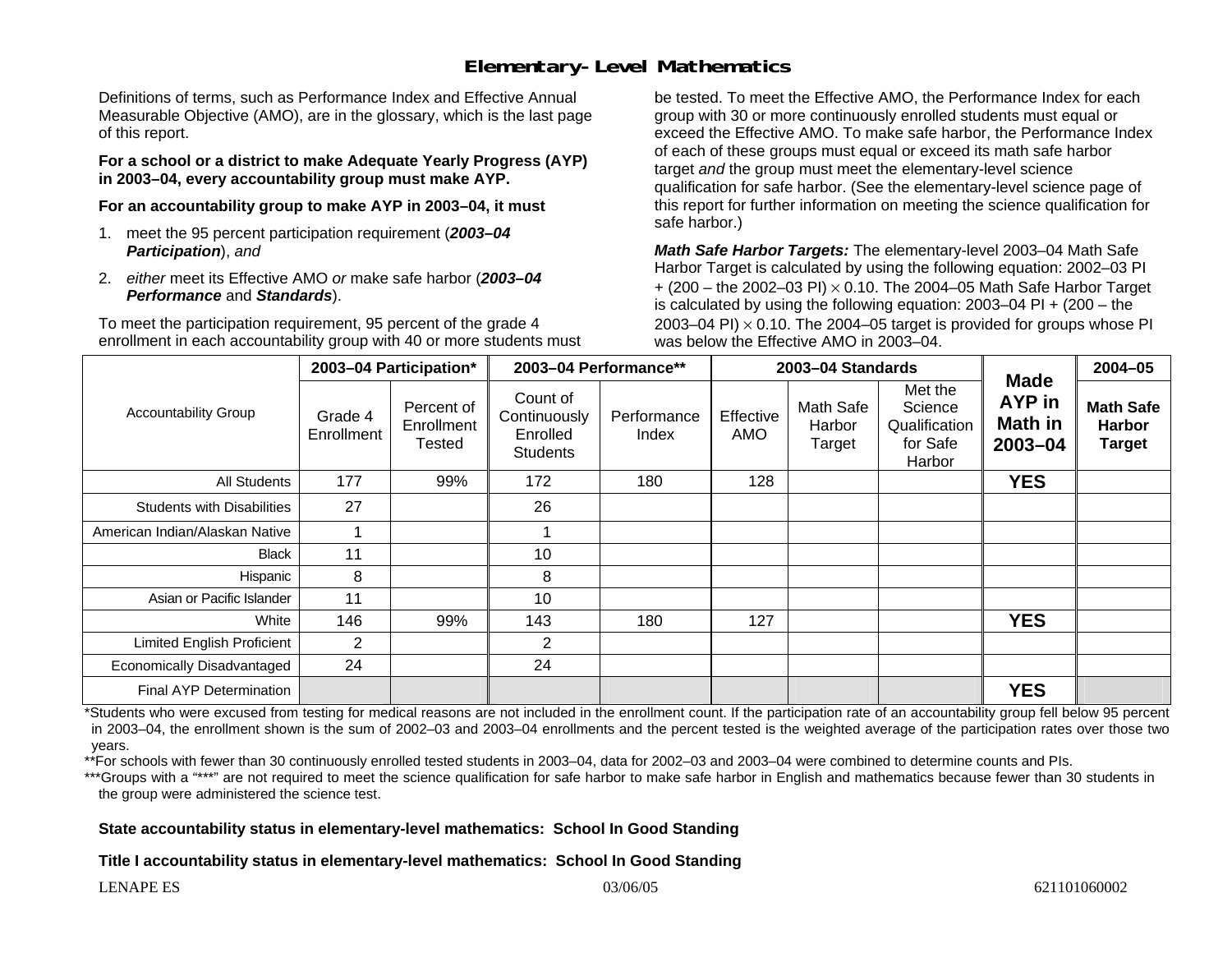# **Elementary-Level Science**

Definitions of terms, such as Progress Target and Adequate Yearly Progress (AYP), are in the glossary, which is the last page of this report.

*Made AYP in Science in 2003–04:* For a school or a district to make AYP in science, the Performance Index (PI) for the "All Students" group must equal or exceed the State Science Standard or the Science Progress Target.

*State Designated Level (SDL):* The score that students taking the elementary-level science test in 2002–03 must have equaled or exceeded on the written portion of the test to have met the State Science Standard.

*Qualification for Safe Harbor in Elementary-Level ELA and Math:* For an accountability group to be considered Qualified for Safe Harbor in Elementary-Level ELA and Math, the PI must equal or exceed the State Science Standard or the Science Progress Target in elementarylevel science for that group. Groups with fewer than 30 students tested in elementary-level science are not subject to this qualification criterion.

*Science Progress Targets:* The elementary-level 2003–04 Science Progress Target is calculated by multiplying the 2002–03 Percent At or Above SDL by two and then adding one point. The 2004–05 Science Progress Target is calculated by adding one point to the 2003–04 PI. The 2004–05 target is provided for groups whose PI was below the State Science Standard in 2003–04.

|                                   | 2003-04 Performance*                                    |                      | 2003-04 Standards                   |                               |                                             | 2003-04                                                                 | $2004 - 05$                   |
|-----------------------------------|---------------------------------------------------------|----------------------|-------------------------------------|-------------------------------|---------------------------------------------|-------------------------------------------------------------------------|-------------------------------|
| <b>Accountability Group</b>       | Count of<br>Continuously<br>Enrolled<br><b>Students</b> | Performance<br>Index | <b>State</b><br>Science<br>Standard | Science<br>Progress<br>Target | <b>Made AYP</b><br>in Science<br>in 2003-04 | Qualified for<br>Safe Harbor in<br>Elementary-<br>Level ELA and<br>Math | Science<br>Progress<br>Target |
| <b>All Students</b>               | 173                                                     | 190                  | 100                                 |                               | <b>YES</b>                                  | <b>YES</b>                                                              |                               |
| <b>Students with Disabilities</b> | 26                                                      |                      |                                     |                               |                                             |                                                                         |                               |
| American Indian/Alaskan Native    |                                                         |                      |                                     |                               |                                             |                                                                         |                               |
| <b>Black</b>                      | 10                                                      |                      |                                     |                               |                                             |                                                                         |                               |
| Hispanic                          | 8                                                       |                      |                                     |                               |                                             |                                                                         |                               |
| Asian or Pacific Islander         | 10                                                      |                      |                                     |                               |                                             |                                                                         |                               |
| White                             | 144                                                     | 191                  | 100                                 |                               |                                             | <b>YES</b>                                                              |                               |
| Limited English Proficient        | 2                                                       |                      |                                     |                               |                                             |                                                                         |                               |
| Economically Disadvantaged        | 24                                                      |                      |                                     |                               |                                             |                                                                         |                               |
| Final AYP Determination           |                                                         |                      |                                     |                               | <b>YES</b>                                  |                                                                         |                               |

\*For schools with fewer than 30 continuously enrolled students in 2003–04, data for 2002–03 and 2003–04 were combined to determine counts and Performance Indices.

**State accountability status in elementary-level science: School In Good Standing** 

**Title I accountability status in elementary-level science: School In Good Standing**